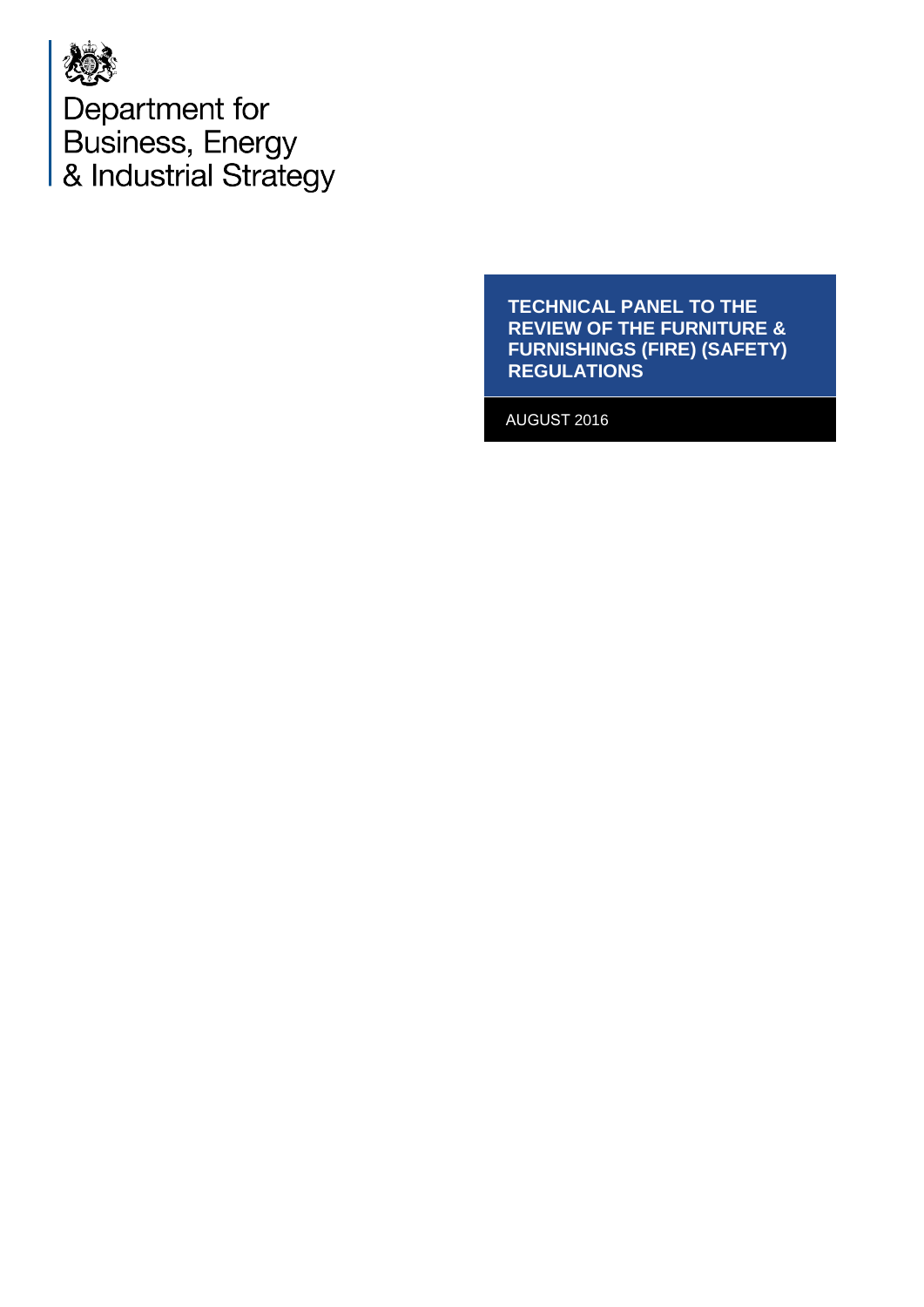# **Contents**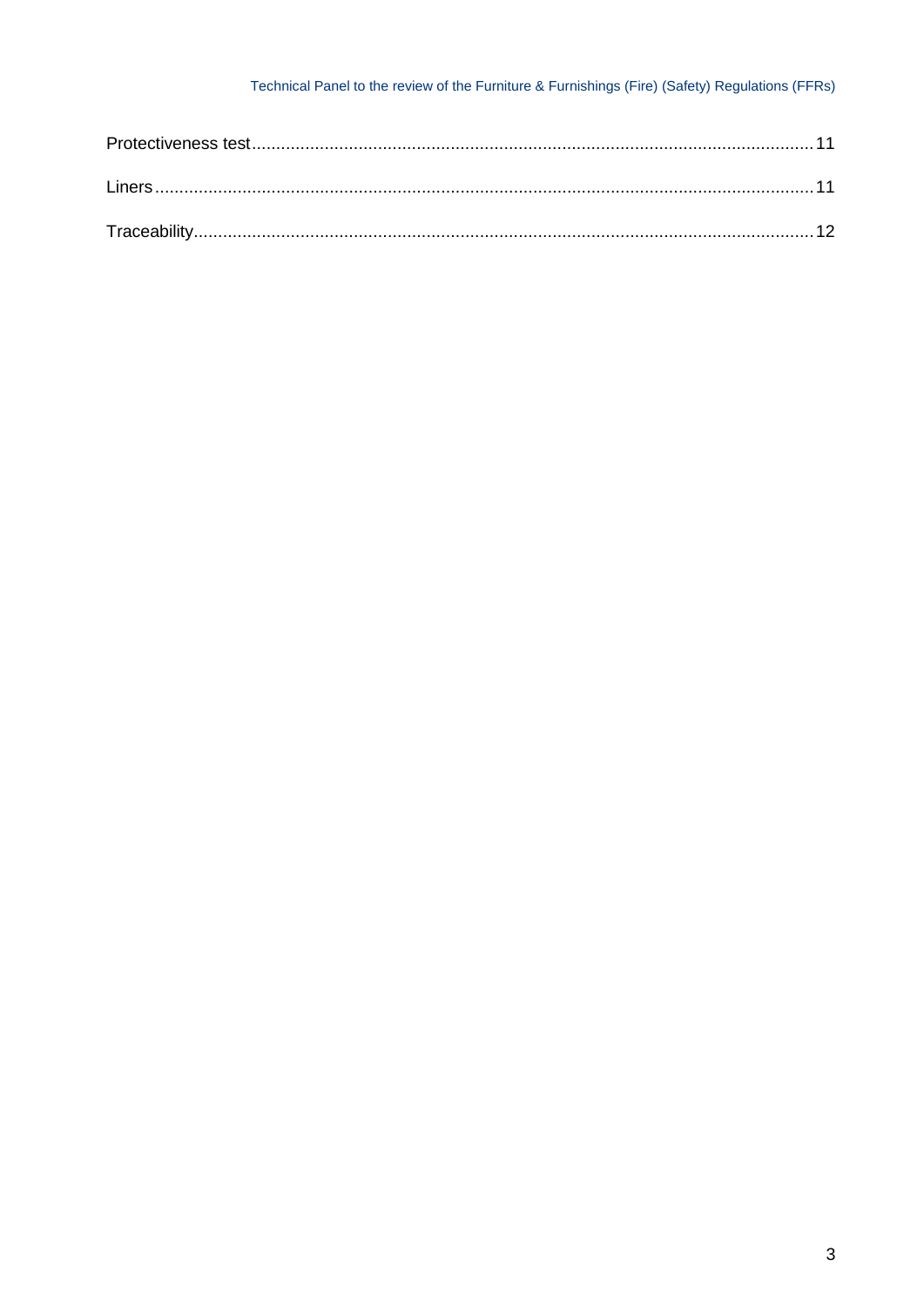# <span id="page-3-0"></span>**Introduction**

# <span id="page-3-1"></span>**Purpose and scope**

The group was established by the Department for Business, Innovation and Skills (BIS) in March 2016. BIS was preparing to share proposals with stakeholders prior to going to consultation. Before going out to a wide group of stakeholders we wished to ask a smaller advisory group for early views on the technical aspects.

- 1. The scope of the group is to look at the new testing proposals put forward for the revised FFRs, in particular the revised match test.
- 2. The aim of the group is to make sure that the technical aspects of the new testing proposals are clear and workable. We expect that discussion will be focussed on practical issues relating to furniture construction and flammability testing. We hope that this panel will help us to get the technical aspects of the proposal right before sharing them more widely.

# <span id="page-3-2"></span>**Membership**

- 3. Panel members were invited by BIS to join the group on the basis of their knowledge and experience of flammability and fire resistance behaviours. It was planned that the group would include representatives with a detailed knowledge of furniture flammability requirements, such as test laboratories, as well as others independent of the industry with academic expertise. This should provide a balanced assessment of the technical issues integral to the proposals.
- 4. Members of the panel:

FIRA Phil Reynolds (Furniture Industry Research Association)

Imperial College Dr Guillermo Rein

LGC Ian Axford

SATRA Andrew Munns

UCLAN Prof Richard Hull (University of Central Lancashire)

UKTLF Alan Ross (UK Textile Laboratory Forum)

West Yorks Material

Testing Services Dale Brockbank

BEIS European Reform Directorate

**Bridget Micklem, Deputy Director Single Market**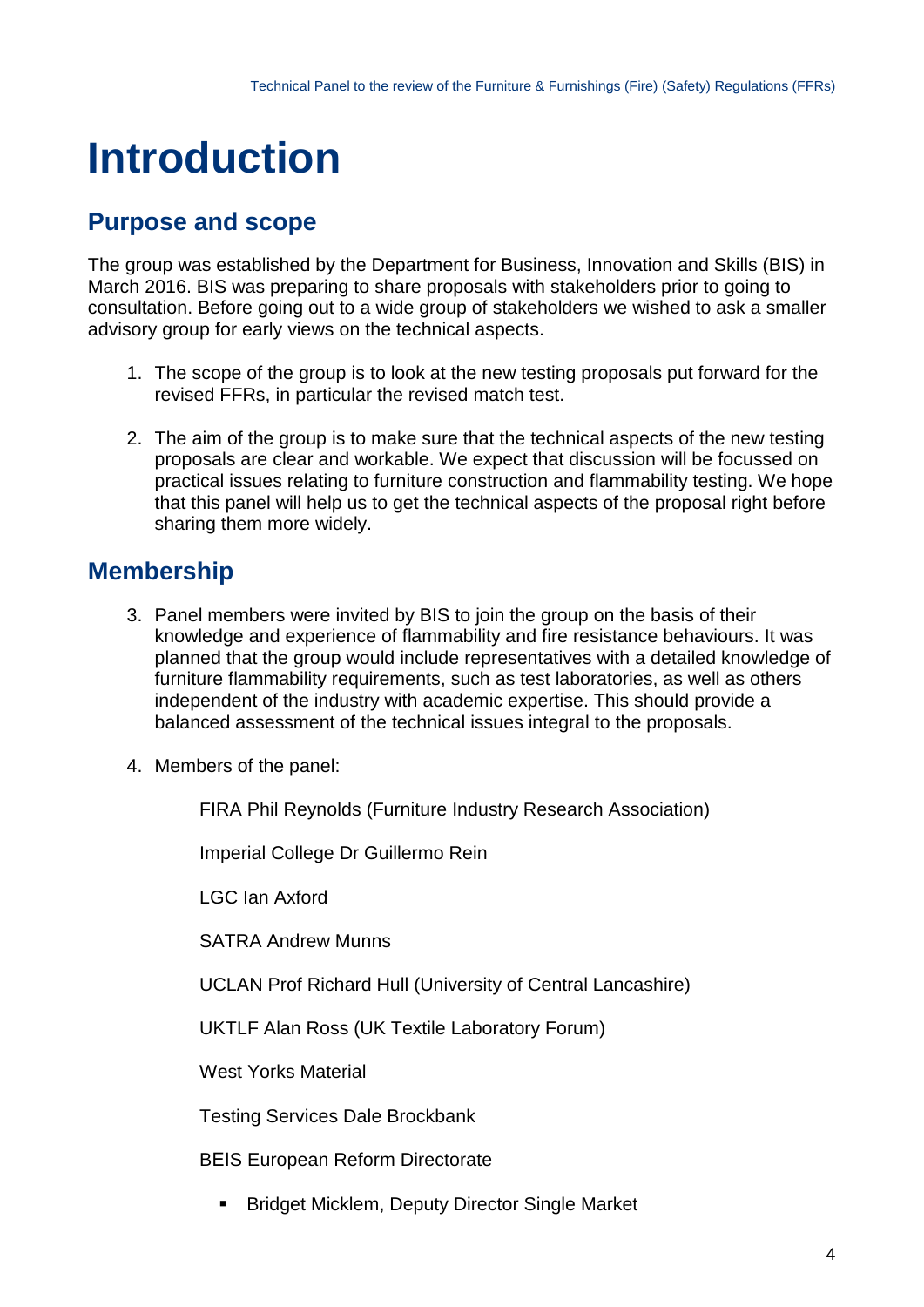- **Phil Earl, Head of Single Market Product Safety**
- **EXPLORER Chris Knox, Single Market Product Safety**
- **EXEC** Caroline Lucas, Single Market Product Safety

## <span id="page-4-0"></span>**Working methods**

5. The panel will meet as required whilst the proposals are being finalised ready for the consultation process. BEIS will organise and Chair the meetings to be held at BEIS 1 Victoria St, London.

# <span id="page-4-1"></span>**Sharing of information**

6. The technical panel is a matter of public knowledge but BIS asked that whilst the proposals were still under development the papers and minutes circulated to the technical panel be kept confidential to within the panel. Once the proposals have been finalised and issued more widely to stakeholders then we will release the papers as appropriate.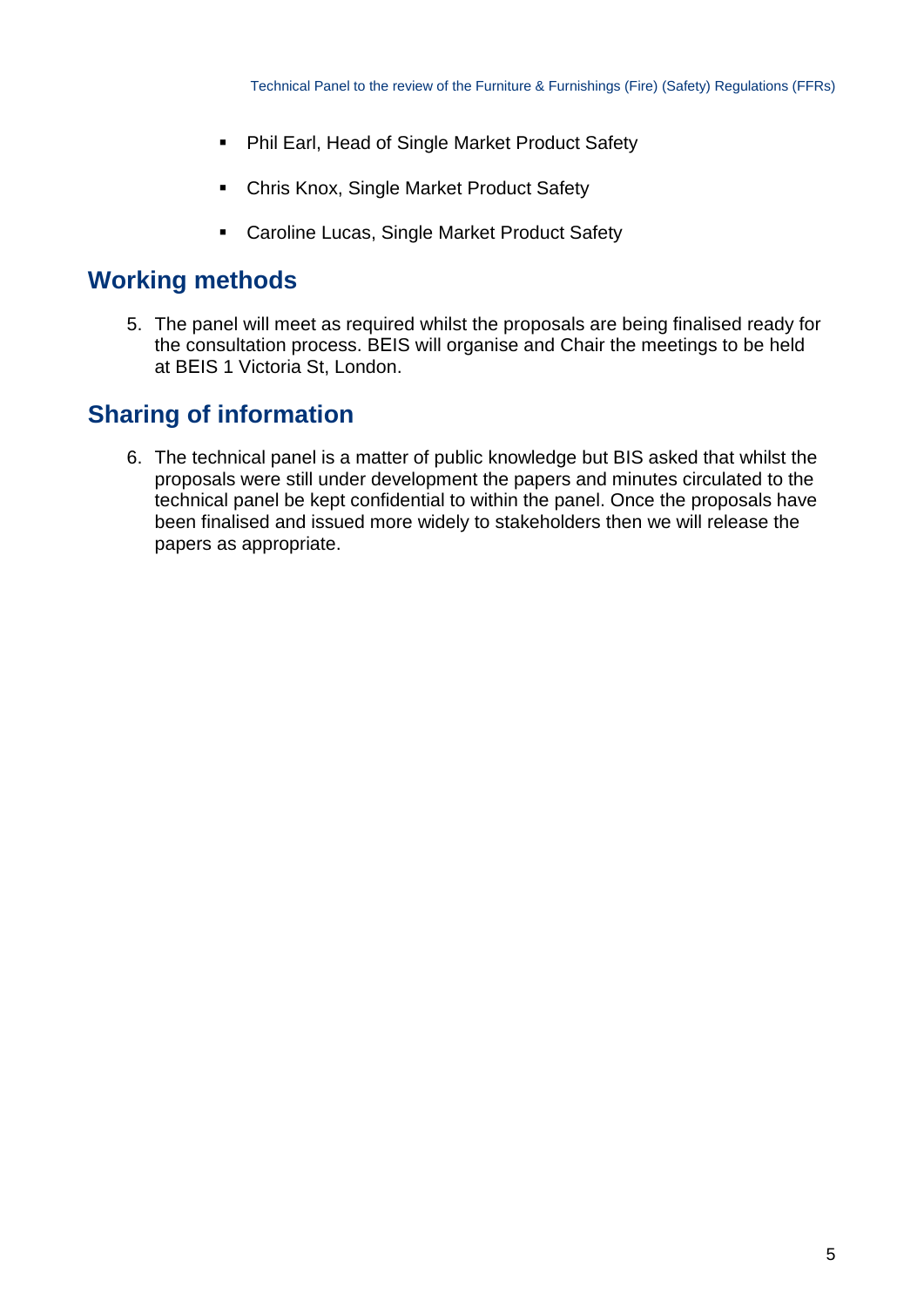# <span id="page-5-0"></span>**3rd March 2016 Technical Panel**

# <span id="page-5-1"></span>**Opening**

1. BIS opened the meeting by welcoming all and thanking them for taking part.

# <span id="page-5-2"></span>**Proposals**

- 2. BIS said that their aim was to keep the core proposals for amending the match test which they put forward in 2014, but make the different elements clearer in their functions of flammability and protection. The Technical Panel had been convened to make sure that the technical aspects of these proposals, and the compliance choices for industry, are clear and workable.
- 3. BIS said the central objectives of the new proposal remain unchanged: to correct the weakness identified by Intertek in the current test and to reduce where possible the use of flame retardants (FRs) in meeting the requirements of the regulations without compromising safety. The proposal should also bring cost savings for industry through a reduction in FRs and testing costs.
- 4. The discussion then opened out to panel members and focussed on the various routes to compliance in the new proposal. Looking at the balance of take up by industry between the various routes to compliance it was considered that industry would be very unlikely to adopt both a match test and Schedule 3 interliner route to compliance (although this is theoretically possible) due to expense; so this route would not be necessary.

## <span id="page-5-3"></span>**Interliners**

5. Regarding the use of interliners to secure compliance, it was noted that at the time the regulations were written most cellulosic fabrics could not pass the match test so the interliner route was developed specifically for these fabrics. Cellulosic fabrics smoulder. Polyester fabrics melt but then stop smouldering when the source is removed and so provide a barrier effect which is not performed by the cellulosic fabrics. Around 90% of interliners will fail the Schedule 3 test, as this uses a crib 5 (more severe than the match test). The logic for a stronger test in this arrangement, however, was that the cover fabric itself was not expected to provide a protective function.

## <span id="page-5-4"></span>**Re-upholsterers**

6. Re-upholsterers could in theory use all routes but the high-end tend to use interliners to ensure compliance. It is difficult for re-upholsterers to comply with the regulations now as they are often given a fabric by the customer which they then have to use. For the new test, it was considered clear that they would find it difficult to meet the "components close to the cover" test as this would require them to take the item of furniture apart – which is not part of their current process.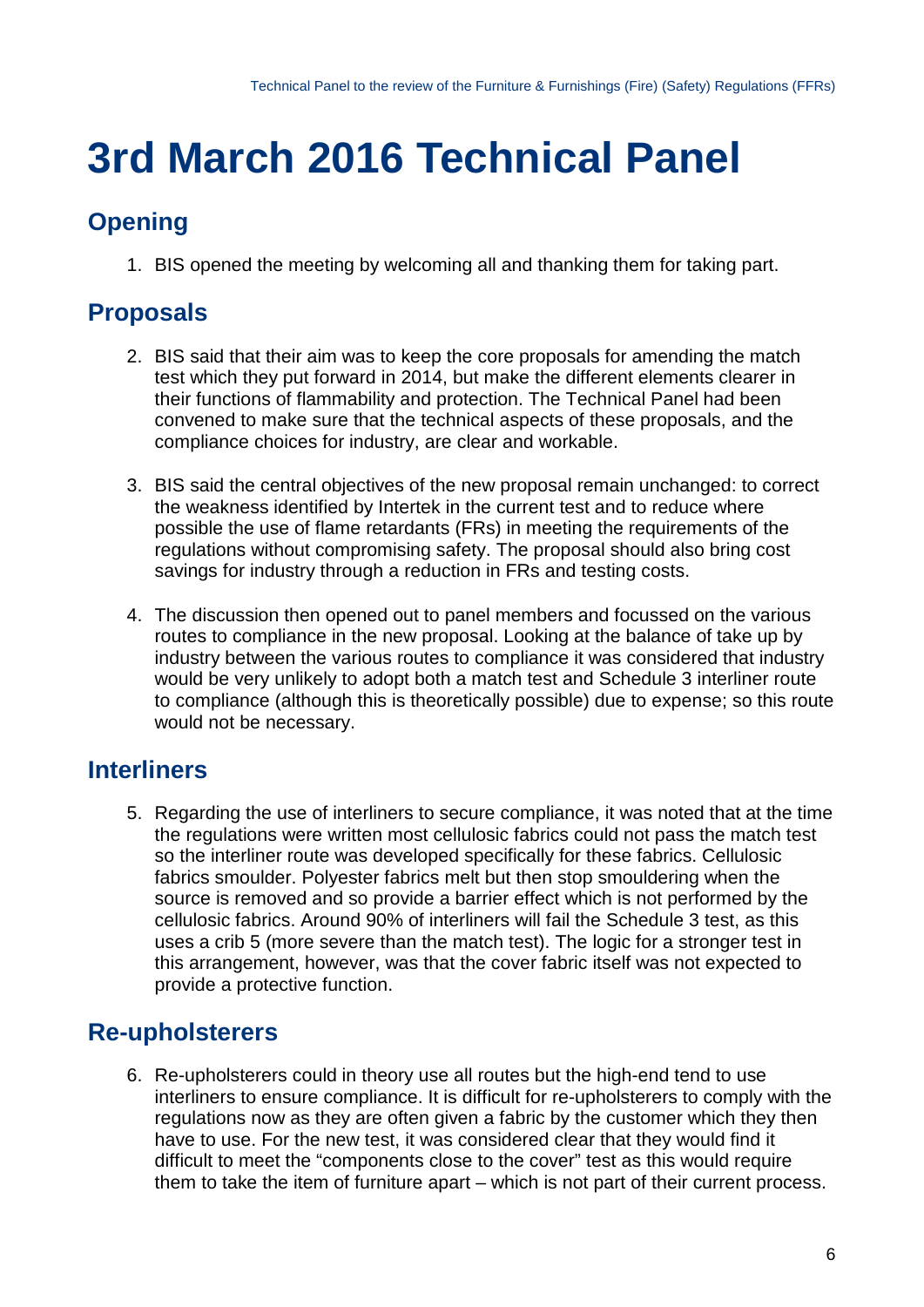## <span id="page-6-0"></span>**Liners**

- 7. The use of a lining material is not explicitly referred to in the earlier 2014 consultation or the technical paper. BIS wanted to know what role the lining material plays in the construction of furniture and whether / how they should be taken into account in the new match test. It was explained that large retailers will buy fabric which they will then coat with FRs, have tested and sent to say 20 manufacturers across the world who will each use their own liner. So to reflect the actual material used you would need to do 20 liner tests for each cover fabric. Without that, the fabric provider and coater cannot then guarantee that their fabric would pass the new match test when used with a particular liner. There was discussion as to whether the liners could be tested as a component close to the cover and there was some agreement in the panel that this could be logical. Alternatively the cover and lining material could be tested together to assess whether, in combination, they provided a protective barrier.
- 8. There are several different types of liners in use: cotton liners which could be used with feather fillings, polyesters possibly with crumb fillings and netting with foam. All of these can be of different weights and varieties.
- 9. Unless the liner is cotton then all of them will melt the cotton will smoulder and the liner therefore offers no protective function.

# <span id="page-6-1"></span>**Innovation**

- 10.Concern was expressed that the regulations because they apply in the UK only – could leave little incentive to innovate (i.e. in terms of reducing the need for chemicals). It was noted that the sofas from one large retailer have different burning behaviours in different member states with the sofas sold in UK and Ireland having the highest levels of fire resistance (because of their stricter regimes). Other Member states do have furniture regulations but they are for contract (non-domestic) furniture only.
- 11.The innovation need would be removed if the need for brominated flame retardants was reduced or removed in the regulations. This has happened in California where due to the ban on certain FRs, innovation to develop new and safer FRs has stalled. There has been some innovation in coating fabrics. Some manufacturers have used carbon and sprayed graphite onto fabric covers which were fire-safe but didn't meet the requirements of the regulations.

# <span id="page-6-2"></span>**Filling 1**

<span id="page-6-3"></span>12.The panel agreed that Filling 1 could be removed from the proposal for simplification purposes, although this may not suit all manufacturers. The removal of Filling 1 (ie testing directly over foam) makes the specification of the combustion modified foam (CM) less important as there will be an additional layer (the fibre wrap) between the cover and the foam.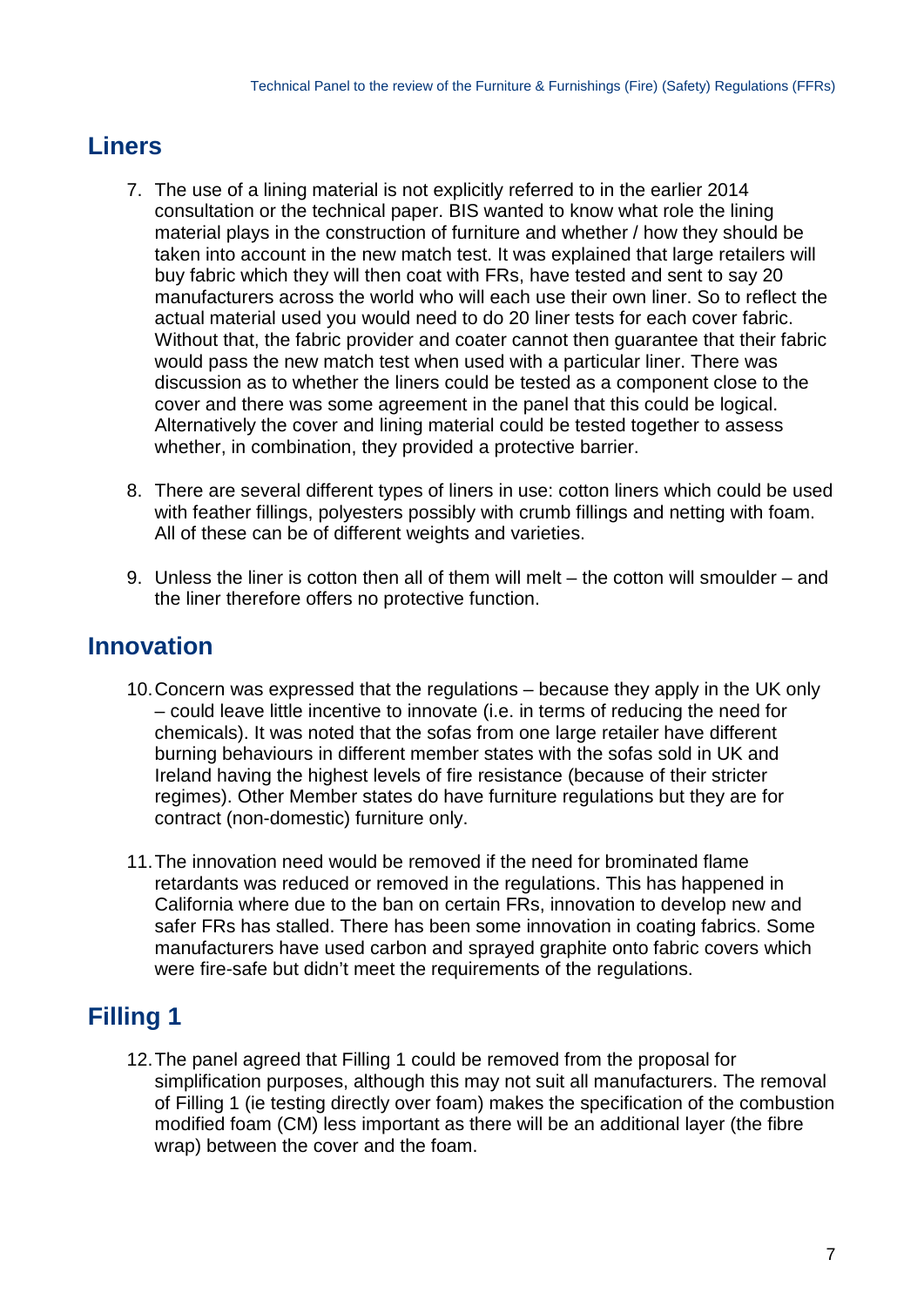#### **Impact of the proposals on different materials**

- 13.The earlier testing for the technical paper which informed the 2014 consultation, showed that there would be a limited number of cover fabrics which would pass the current test and fail the new test.
- 14.The introduction of a fibre wrap would lower the amount of FRs needed for synthetic fibres. With polycotton mixture fabrics, more FRs would be needed to pass the new test. But there is not a linear relationship between the amount of polyester or cotton in a fabric and the degree of burning.

#### <span id="page-7-0"></span>**Fibre wrap**

- 15.The current match test is generally perceived as repeatable but the introduction of a fabric wrap in testing could introduce an additional variable and it was felt more testing is needed to explore this. The earlier testing for the technical paper used a single specification for the fibre wrap as it was focussed on reductions in chemical use in the cover, rather than the impact of the wrap itself.
- 16.The panel then talked through the draft specification proposed for the fabric wrap. It was mentioned that the technical paper put forward a hypothesis for the purpose and effect of the fabric wrap that was not necessarily representative of what happens in real life testing and needed further evidence – such as testing different fabrics with different fabric wraps – to support it.
- 17. It was felt that  $\pm$  5mm was an appropriate level of tolerance in the specification but that this left a wide variation in the thickness of the fabric wrap that could be used in the test from 10mm to 25mmm which could have a noticeable effect on test results. It was agreed that more testing would give a more informed view of the impact of different thicknesses and types of fibre wrap on fire resistance levels. It was suggested that BIS approach the fibre wrap manufacturers for more information.

## <span id="page-7-1"></span>**Cigarette test**

- 18.It was reported that there were many instances of leather covers failing the cigarette test. There is also an increase in 'fashionable' fabrics at the moment that are failing the cigarette test The cigarette test was needed to provide a measure of the resistance of a fabric to smouldering. The panel agreed that the cigarette test could probably be removed for 100% synthetic fabrics as they would simply melt away and not smoulder.
- <span id="page-7-2"></span>19.The high tar cigarettes needed to perform the cigarette test are no longer available and it was suggested that a hot coil (suitably defined) could be used as a smouldering source instead for those fabrics where the cigarette test was retained. This might also be more realistic as many smouldering fires are in fact started by other sources (e.g. overheating electrical chargers).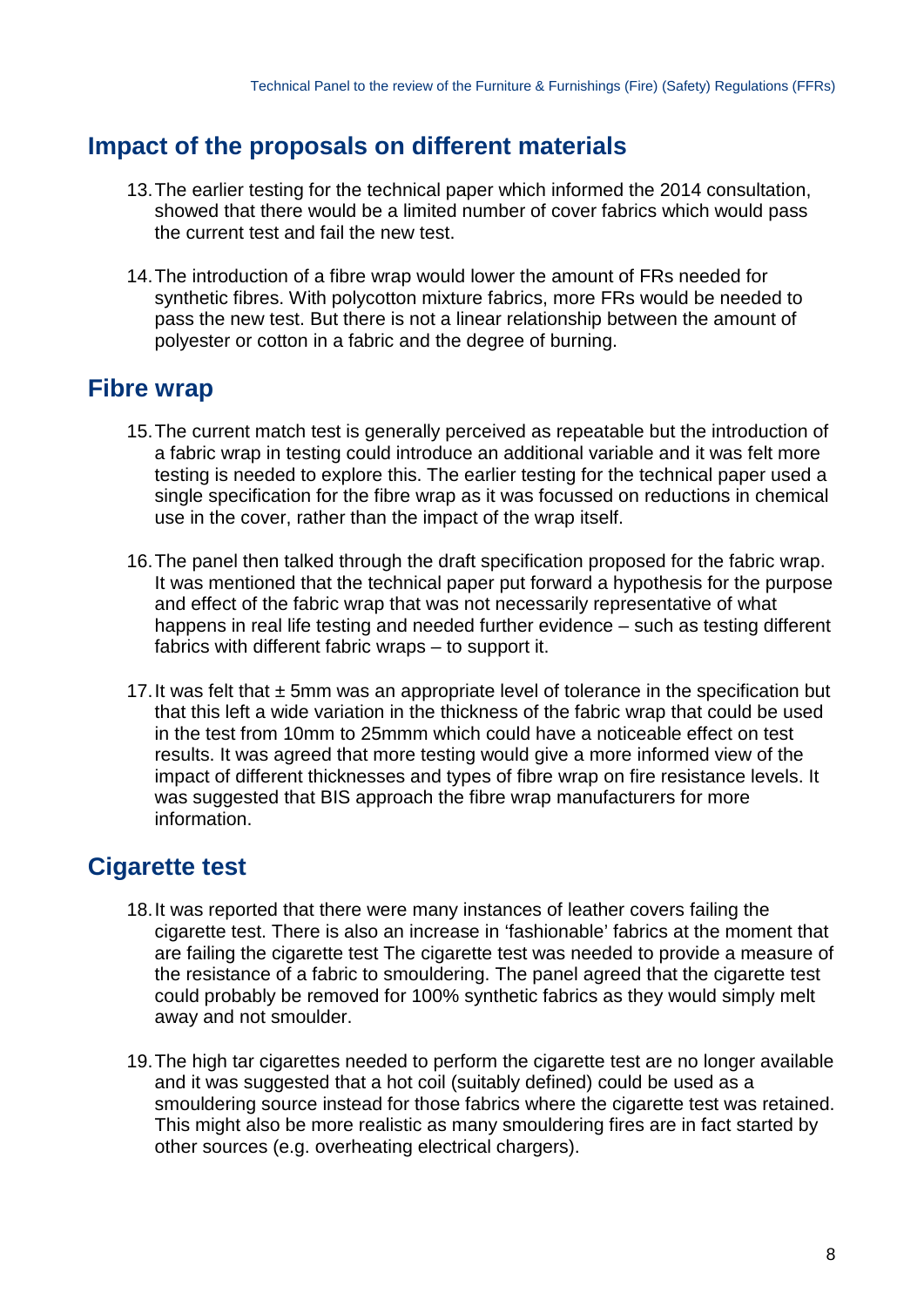## **Protective cover**

- 20.It was explained that industry's biggest concern is that some commonly used components close to the cover just won't pass the simplified match test. While substitutes e.g. for hessian could be found, it would be more difficult to find an alternative for e.g. the most commonly used webbing. BIS felt this made it important to find a definition for a protective cover (or protective cover/lining combination) to allow a potential route to exempt the components underneath from the match test.
- 21.The panel agreed that hole formation was not a satisfactory method by which to determine whether a cover is protective or not. (This was in part due to repeatability – because the fabric would not necessarily behave the same way if tested throughout the roll.) A list of protective fabrics would be difficult to keep up to date and would need to be specific as to weight and structure of fabric; but there was also concern that not many fabrics could be said to be protective The panel discussed whether other methods were possible to determine whether the integrity of the cover fabric had been compromised. One possibility was whether a temperature sensitive paint marker could be used underneath the cover to test whether heat had broken though the cover fabric. Alternatively, the cover could be tested over non-combustion modified foam (NCMF) as in the current match test but this would mean a double match test – one with the new CM foam approach and one with the NCMF (the current method) which was not attractive due to cost.
- 22.The point was made that it was important to test proposals with manufacturers. Many manufacturers would struggle with compliance on their components – keeping track of what was on an "exclusion list" or not would be impractical Removing the list would mean there was not this source of confusion, but there would still be a struggle to comply. It was noted that under the previous proposal, BIS had suggested the idea of a "protective" component which in theory would allow manufacturers to wrap their flammable components in cotton or wool. The panel thought this would introduce rather than remove risk.

## <span id="page-8-0"></span>**Conclusion**

23.BIS thanked the panel for their participation and concluded that they would reflect if any further follow-up or a second meeting was needed.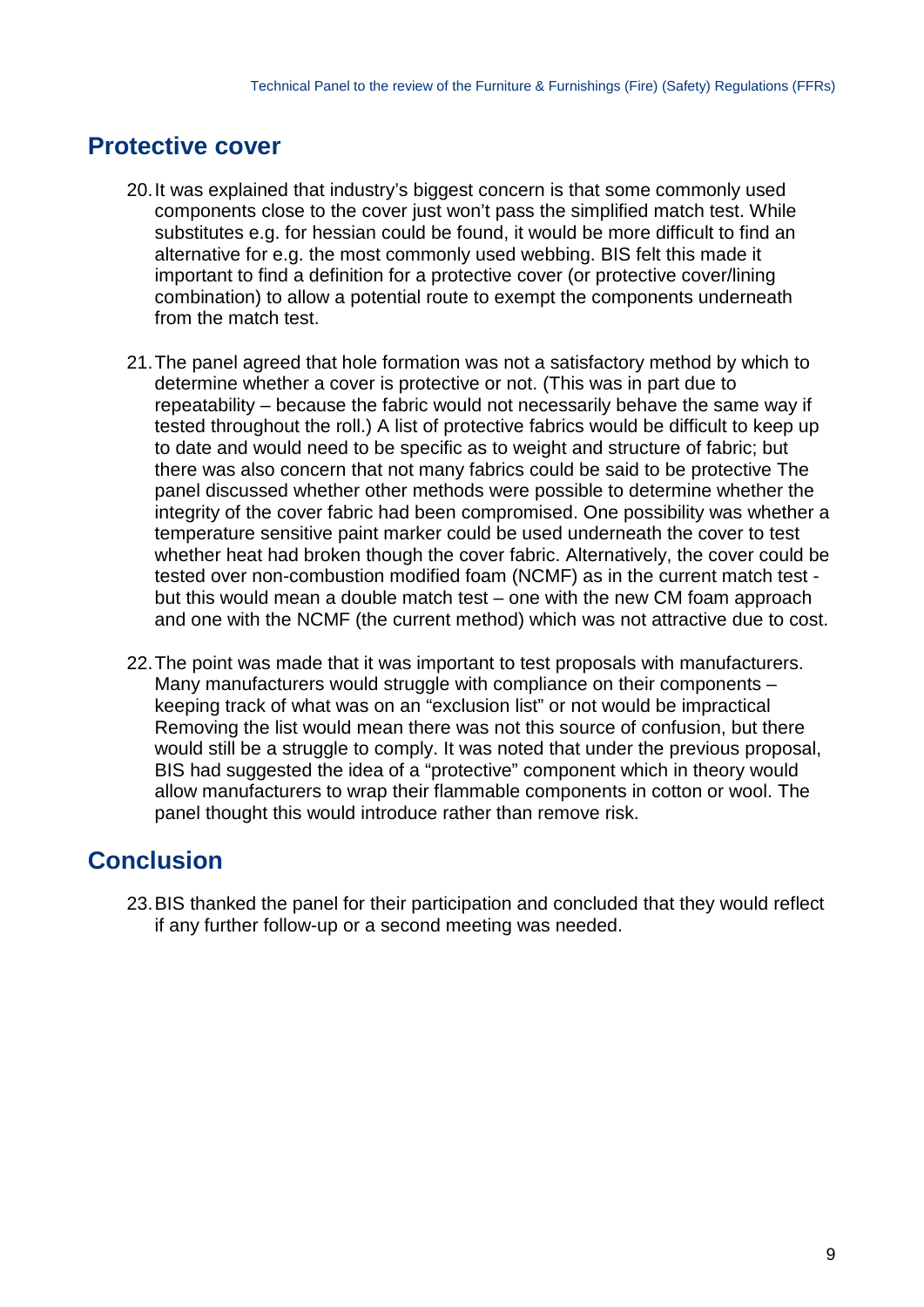# <span id="page-9-0"></span>**28th April 2016 Technical Panel**

# <span id="page-9-1"></span>**Definitions**

- 1. The panel discussed some definitions that could be used in the proposals or regulations.
- 2. Primary covers a primary cover is the cover closest to the filling. In the current regulations, pillows and cushions can be tested with primary covers to account for different types of fillings.
- 3. Synthetic materials could be defined as non-cellulose based, i.e. not plant material based. Any material that chars, will smoulder. The panel noted that there are a great many natural/synthetic fabric blends, e.g. polycotton, and they contain varying ratios of cellulosic to synthetic fibre, with some containing enough cellulosic fibre to smoulder.

### <span id="page-9-2"></span>**Stretch covers**

4. It was noted that stretch covers are very rarely tested. It was suggested that a specific test for stretch covers is abolished and no difference made between them and permanent covers – any new test should apply to all covers, regardless of type.

## <span id="page-9-3"></span>**Cigarette test**

- 5. The panel then revisited the proposal to remove the cigarette test for fabrics that passed the match test. The match test is concerned with speed of ignitability and exposure to a high heat source. Smouldering, as in the cigarette test, is based on long exposure to a low heat source. These behave very differently, and therefore it doesn't always follow that covers which pass the match test will automatically pass the cigarette test.
- 6. However, it was agreed that the less than 1% failure rate figure for the cigarette test on visible covers was accurate. And it was suggested that the cigarette test for non-visible covers is entirely redundant as there were no known failures. It was pointed out that this assumes that the types of covers by manufacturers will not change with the new regulations. Different covers might become more popular which could mean that the currently low failure rate for the cigarette test could increase.
- 7. Removal of the cigarette test would reduce testing costs to industry. Carrying out a match test costs about two-thirds of the cost of combined match and cigarette testing.
- 8. A new standard for a smoulder and ignition test could be developed using something other than a cigarette, for example, an electronic substitute such as cartridge heaters. Or something specific to industry could be developed but this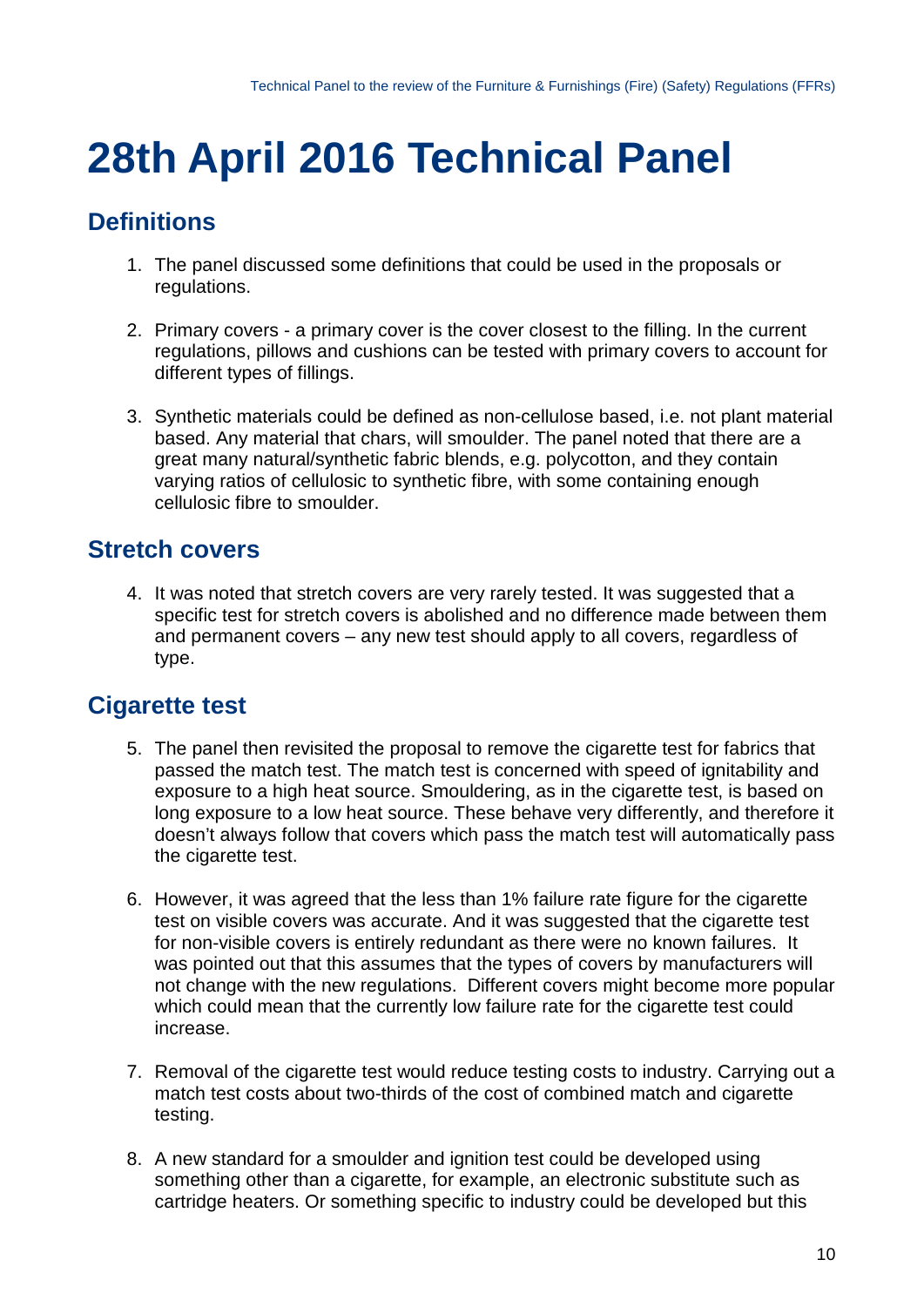would take time and money so might be something to be considered in the longer term.

#### <span id="page-10-0"></span>**Fibre wrap**

- 9. The panel discussed whether it was necessary to specify the density of the fibre wrap in the regulations. There were mixed views as to how significant an effect this would have on the ultimate outcome (i.e. the safety of the product).
- 10.Should it be decided to specify fibre wrap then 20-25mm density would be appropriate and wrap is usually defined by weight per square metre. If density is not specified then the outcomes of testing could be affected, particularly at the extremes. It would be appropriate to give a range for wrap weight rather than a point estimate.
- 11.In the US fire barriers are used, e.g. fibre glass material, between the cover and the filling in order to avoid the use of flame retardants. A fibre wrap as proposed in the test would not constitute a fire barrier.

#### <span id="page-10-1"></span>**Protectiveness test**

- 12.Development of a test to work out the protectiveness of a cover would be extremely helpful.
- 13.The panel discussed some criteria of assessing when a test for protectiveness had been failed, such as charring of materials and the use of paint markers. Fabrics that pass testing can still form small holes (dependent on the mix of synthetic and natural fibres) and split. Presently, there is no measurement of splitting, testers just observe it. It is not reproducible as fabrics do not always split.
- 14.The California smoulder test measures smoulder time and char rate. The latter is easier to measure than hole formation.
- 15.The panel thought there were a number of options that could be used for testing the protectiveness of a cover including use of the existing match test for that specific function.

### <span id="page-10-2"></span>**Liners**

- 16.The logic of testing liners is that it is material close to the cover fabric and influences how the cover fabric behaves.
- 17.Type of lining material is dependent on filling and suppliers of covers do not generally sell liners as well, so it would often not be feasible to test covers and linings in combination.
- 18.The work carried out for the August 2014 paper did not include liners. The test methods used in development of the liner test had shown there was a question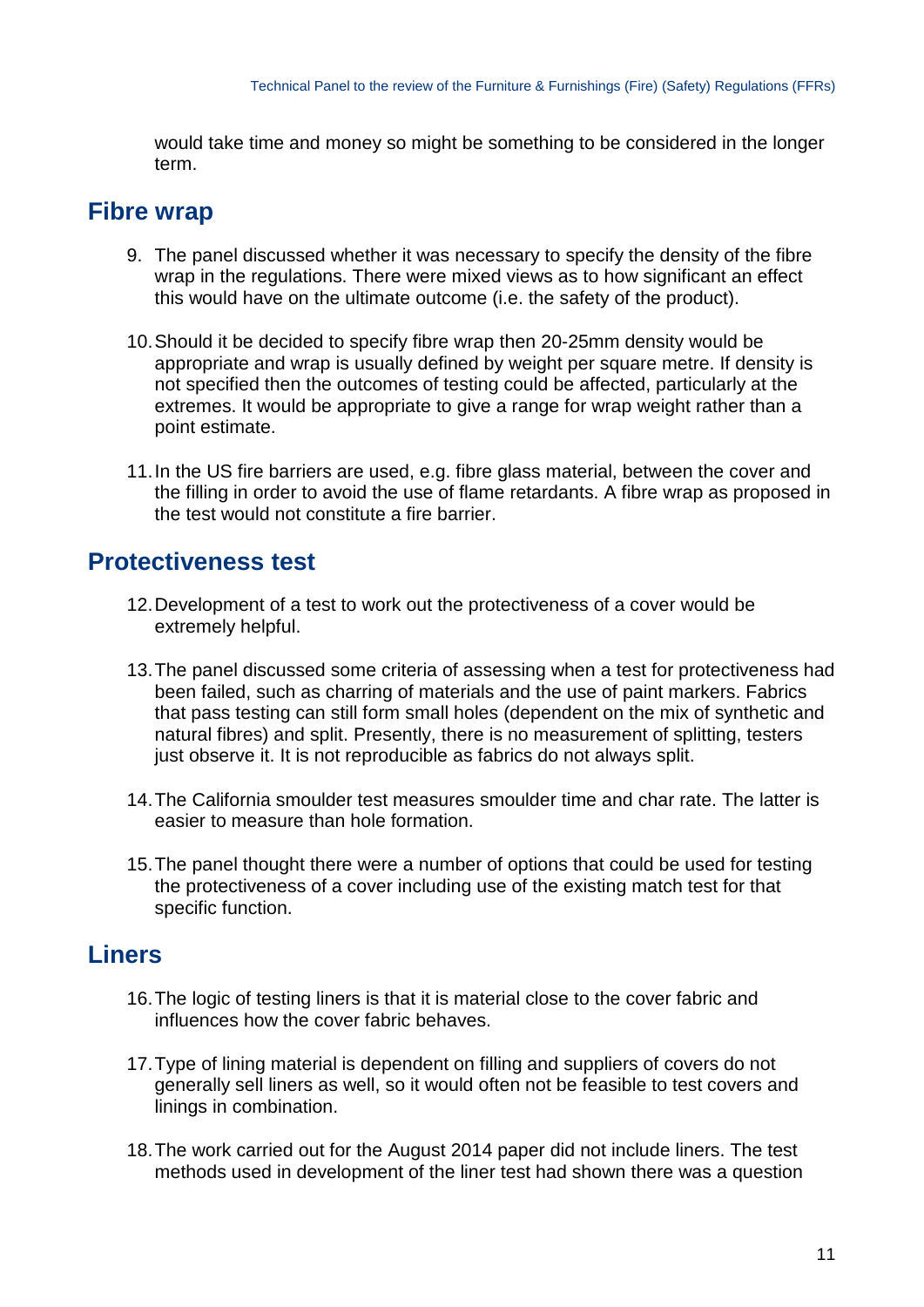about time limits for flame application and smouldering and whether these should be different or the same.

19.The panel suggested that generally, liners should be treated like any other material that is currently unregulated. All internal materials (components close to the cover), including liners, should be regarded as being the same for testing purposes.

#### **Components close to the cover**

- 20.The panel discussed some of the issues relating to the component testing. Components close to the cover need to be bigger than a match flame in order to be tested, so the size of some components is a problem for testing: e.g. plastic clips for springs which could be within 40mm of the surface.
- 21.There is also an issue with re-sourcing components. Some plastic components if found not to comply - could be replaced by metal at no great cost to industry. However, replacing elasticated webbing, which can be close to the cover and is not generally flame resistant, would be a problem. Some flame retardant webbing exists but this is not widely available and is expensive. This is probably the biggest issue with components close to the cover as work on alternatives would be timeconsuming and expensive. In addition, smaller manufacturers will struggle more with compliance if they cannot use 'protective' covers. However, it was agreed that an exclusions list for components would be unworkable.
- 22.All in all, more work will be needed to understand the implications of the proposals on components close to the cover, including wood which, as a natural material, has a variable reaction to flame/heat.

## <span id="page-11-0"></span>**Traceability**

23.The intention of the new regulations is to give more detail about what must be supplied to Trading Standards and this will be in the form of a technical file. It was noted that industry will need to develop guidance in this area.